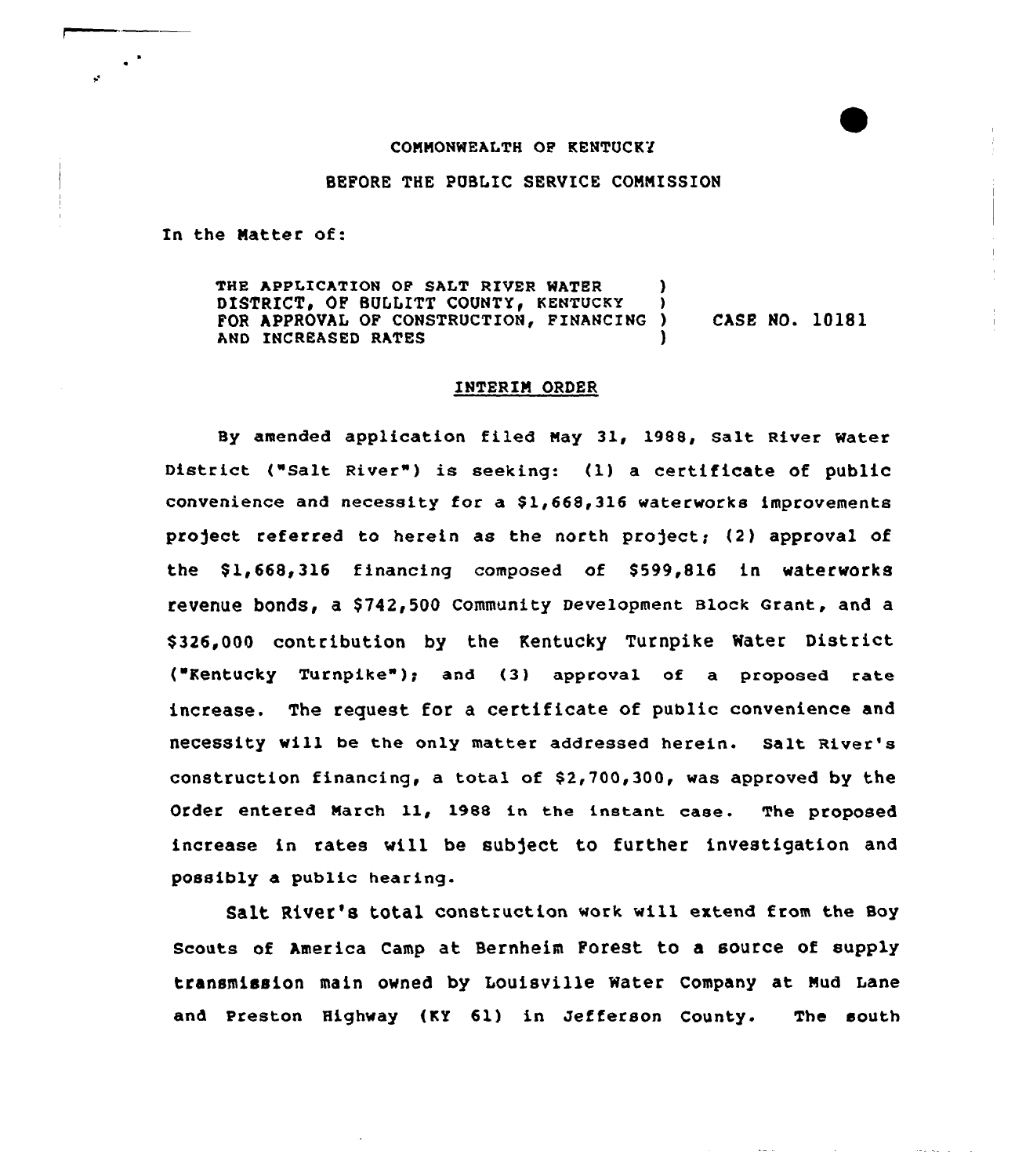project extending southward from Shepherdsville was approved by the Order entered March 11, 1988 in the instant case. The north project extends from Shepherdsville through the service area of Kentucky Turnpike to the source of supply main. The purchase of water from Louisville Water Company will allow the inadequate treatment plant at Shepherdsville to be abandoned by Salt River.

 $\ddot{\phantom{a}}$ 

Plans and specifications for the north project as completed by 8. B. Sedoris, Jr., of Shepherdsville, Kentucky, for Presnell Associates, Inc., of Louisville, Kentucky ("Engineer" ), have been approved by the Division of Rater of the Natural Resources and Environmental Protection Cabinet.

# CONTINUITY OP ADEQUATE AND RELIABLE SERUICE

The evidence indicates that adequate and reliable service can be maintained throughout the expanded system after completion of the proposed construction, and Salt River is reminded of its obligation to provide such service to all customers. The expanded water distribution system should be monitored to insure that such service is being provided after completion of construction. If the level of service is inadequate or declining, or service pressure at any custnmer's meter is not within the requirements of <sup>807</sup> KAR 5:066, Section 6(l), Salt River should take immediate action to correct any problems with adequacy of service.

# FINDINGS AND ORDERS

The Commission, after consideration of the evidence of record and being advised, is of the opinion and finds that:

l. Public convenience and necessity require that the construction proposed in the amended application and record be

 $-2-$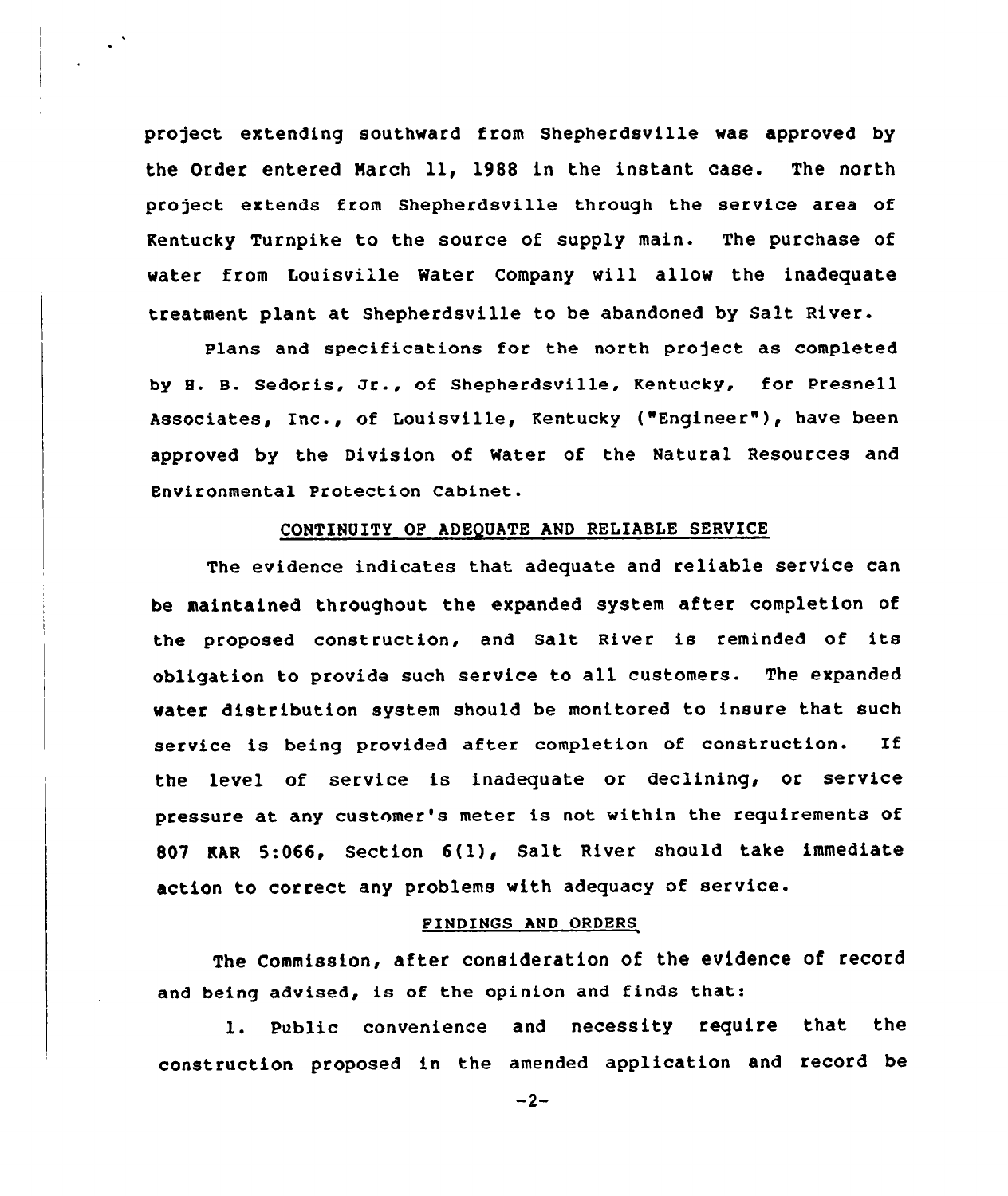performed and that <sup>a</sup> certificate of public convenience and necessity be granted.

2. The proposed distribution system improvements include a 350,000-gallon storage tank and access road, a booster pumping station, 1I,360 feet of 16-inch ductile iron pipe, 8,470 feet of 12-inch plastic pipe, boring and jacking pipe under I-65 and KY 61 and other miscellaneous appurtenances.

3. The low bids totaled \$979,700: \$125,300 for the storage tank, \$51,500 for the booster pumping station, and \$802,930 for distribution main construction. The financing required for this work will be approximately \$1,668,316 including engineering design fees, legal fees, resident inspection, interest during construction, and construction contingencies, other indirect costs and Other construction.

4. The expanded water distribution system should be monitored to insure that adequate and reliable service is provided after completion of construction. If the level of service is found to be inadequate or declining, Salt River should take immediate action to insure that service to its customers will meet requirements of Commission regulations.

5. Any deviations from the construction herein approved which could adversely affect service to any customer should be done only with the prior approval of the Commission.

6. Salt River should obtain the Commission's approval before proceeding with any additional construction not expressly certificated herein or by the aforementioned Order of Narch ll, 1988.

 $-3-$ 

 $\ddot{\phantom{1}}$  .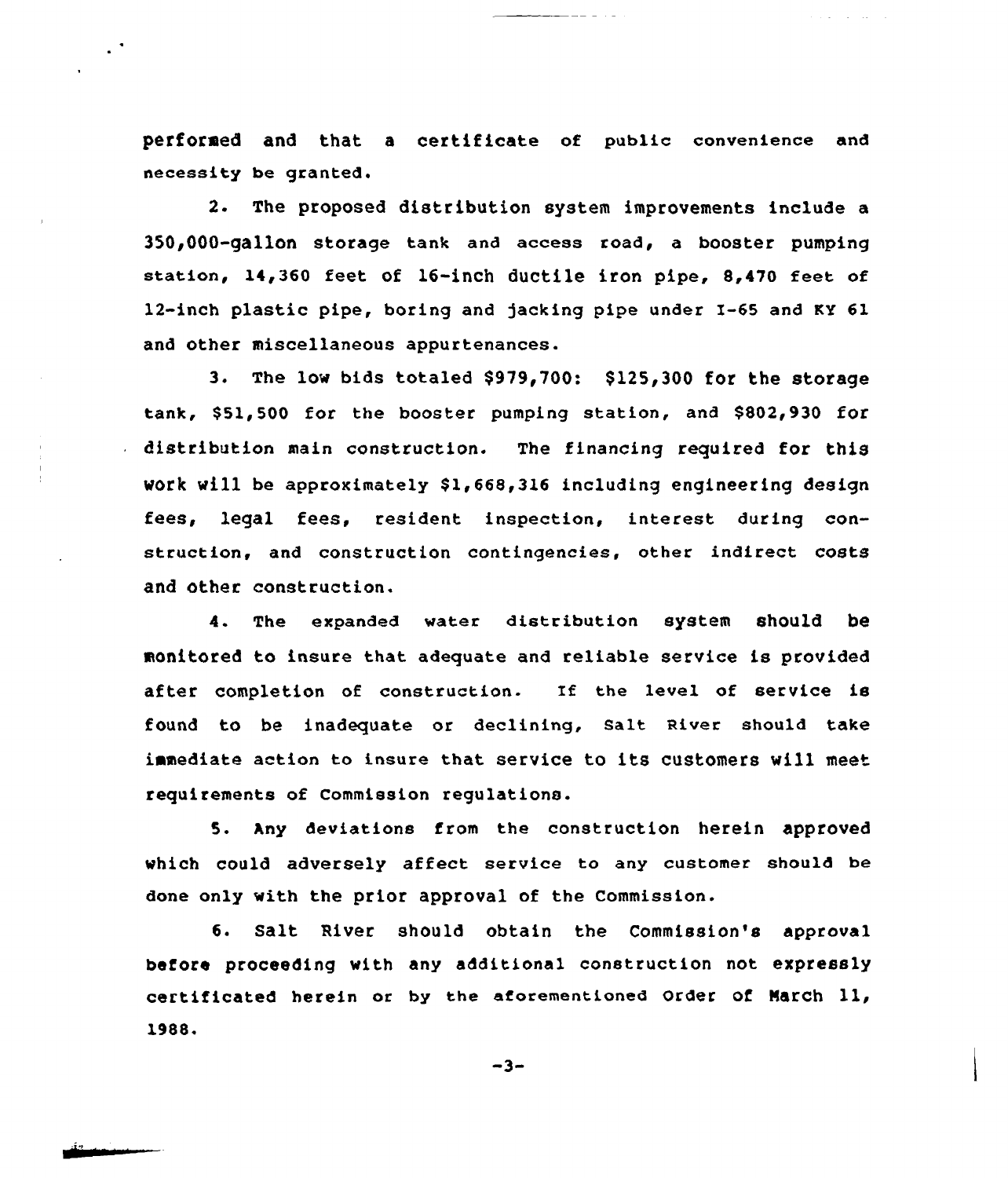7. Salt River should furnish duly verified documentation of the total cost of this project including the cost of construction and all other capitalized costs (engineering, legal, administrative, etc.} within <sup>60</sup> days of the date that construction is substantially completed. Said construction costs should be classified into appropriate plant accounts in accordance with the Uniform System of Accounts for Water Utilities prescribed by the commission. said plant accounts should show facilities that will be owned by Salt River separately from those facilities that will be owned by Kentucky Turnpike.

8. salt River's contract with its Engineer should require the provision of full-time resident inspection under the general supervision of a professional engineer with a Kentucky registration in civil or mechanical engineering, to ensure that the construction work is done in accordance with the contract plans and specifications and in conformance with the best practices of the construction trades involved in the project.

9. Salt River should require the Engineer to furnish <sup>a</sup> copy of the "as-built" plans and a signed statement that the construction has been satisfactorily completed in accordance with the contract plans and specifications within 60 days of the date of substantial completion of this construction.

IT IS THEREFORE ORDERED that:

 $\mathcal{L}^{\mathcal{A}}$ 

1. Salt River be and it hereby is granted <sup>a</sup> certificate of public convenience and necessity to proceed with construction of the north project as set forth in the drawings and specifications

 $-4-$